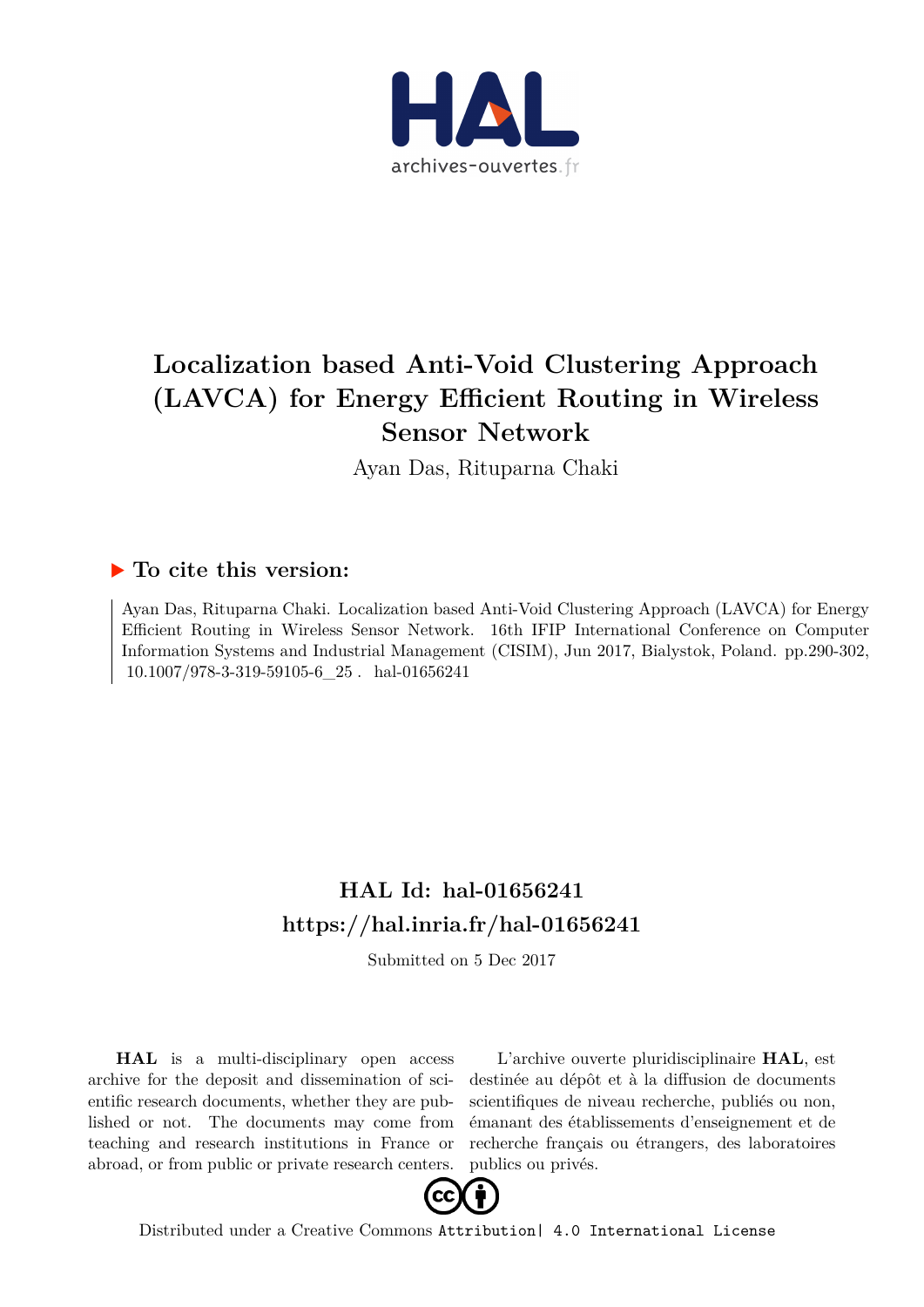## **Localization based Anti-Void Clustering Approach (LAVCA) for Energy Efficient Routing in Wireless Sensor Network**

Ayan Kumar Das<sup>1</sup>, Rituparna Chaki<sup>2</sup>

<sup>1</sup>Birla Institute of Technology, Mesra, Patna Campus, India

<sup>1</sup>[das.ayan777@gmail.com](mailto:das.ayan777@gmail.com)

<sup>2</sup>University of Calcutta, India

<sup>2</sup>[rituchaki@gmail.com](mailto:rituchaki@gmail.com)

**Abstract.** Energy efficient routing is the main challenge of the researchers in the field of wireless sensor network for a long decade. Resource constrained sensor nodes demand energy consumption as less as possible. Energy efficiency can be achieved by localization and clustering technique. Localization is used to find out the location of sensor nodes without the help of GPS and avoids broadcasting of too many messages to save energy. Event based clustering approach can reduce data redundancy in order to avoid wastage of energy. The proposed approach LAVCA has used both of the techniques in order to diminish energy consumption and increase network lifetime up to a great extent. Packet loss has also been reduced by involving an anti-void approach, called rolling ball technique. Simulation results show that the energy efficiency has been enhanced with compare to CASER, EEHC and DEEC.

**Keywords:** DVHop, Rolling ball, Anti-void, WSN, Localization

## **1 Introduction**

A wireless sensor network (WSN) is a wireless network consists of interconnected set of sensor nodes. Each sensor node consists of a trans-receiver, battery, a memory of small size and a low capacity processor. The low cost sensor nodes and easy deployment techniques of sensor networks have led to the use of wireless sensor network in various applications like military activities, health care, disaster management, traffic analysis and many more. In such remote monitoring system, a large number of sensor nodes are randomly deployed within the remote places. This results in more than one node sensing the same event. All these nodes try to send redundant data to the server using multiple paths leading to a huge amount of energy drainage. Energy preservation is the high requirement of mobile nodes in this system. Thus it is obvious that the flat routing schemes have the tendency to have excessive data redundancy and hence leads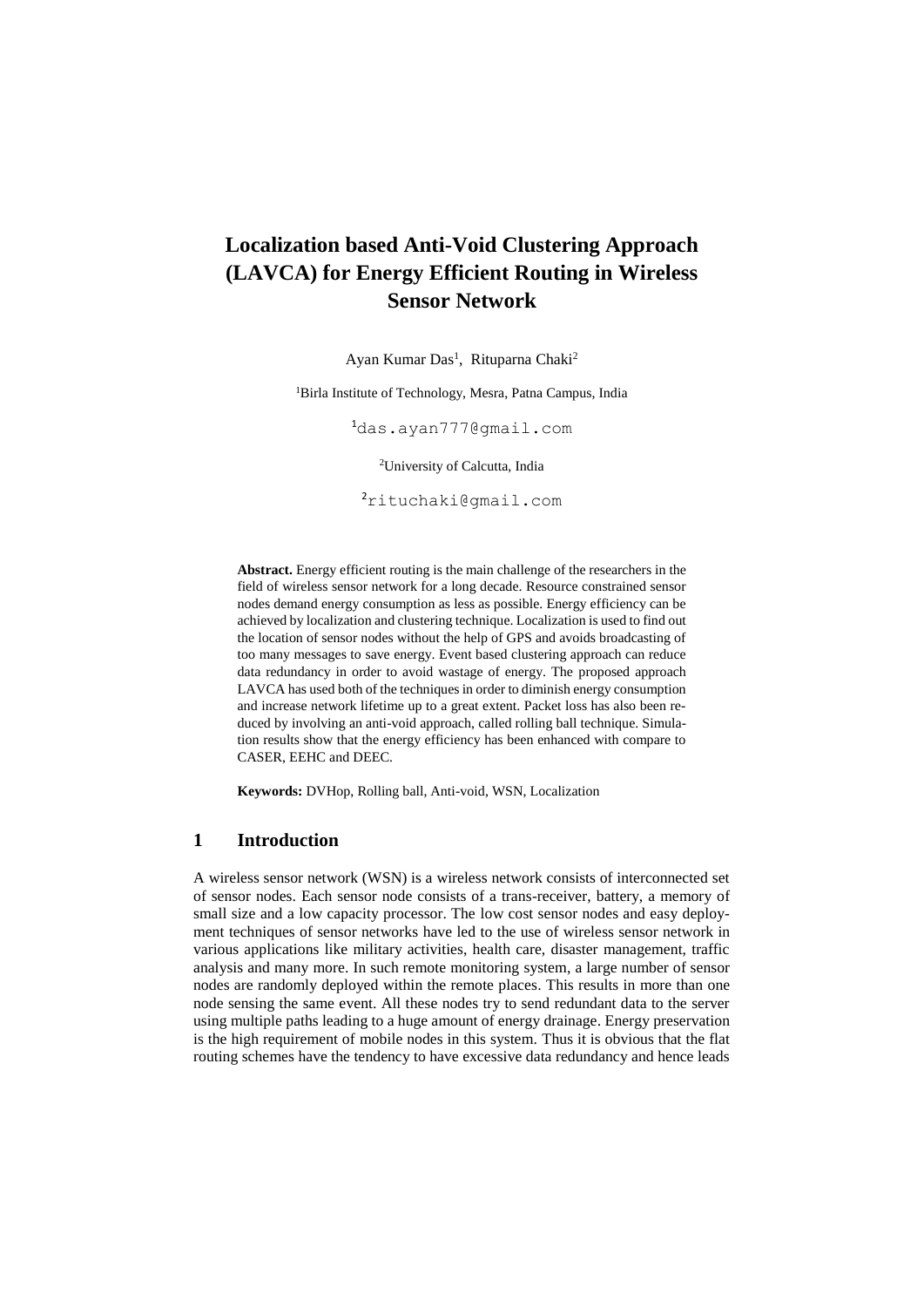to poor network lifetime. Hierarchical cluster based approach is taken into consideration to enhance the network performance and save battery power of sensor nodes. In a cluster, node whose priority is higher than other nodes in the network is called dominating node or cluster head. The responsibility of a cluster head is to gather the data from other member nodes of the cluster, reduce the redundant data and send the aggregated data to the sink node. Locations of the nodes need to be calculated in order to make the cluster. Global Positioning System (GPS) can be used to find the position of the nodes. The high deployment cost of GPS and high consumption of energy to find the location have forced the researchers to design other localization algorithms. DVHop [24] is an example of such a localization algorithm. This can be used to find location of the sensor nodes and thus create the clusters according to those locations. Cluster head has to forward the aggregated data to the sink node to inform about some specific event. Greedy forwarding [12] is a technique by which aggregated data can be forwarded from cluster head to sink node.

In greedy forwarding technique, the next hop will be selected by a locally optimal greedy choice of the forwarding cluster head. The locally optimal choice means the neighbour node, which is geographically closest to the packet destination will be the next hop node. Fig. 1 describes an example of greedy next hop choice.



 **Fig. 1.** Greedy forwarding example **Fig. 2.** Void problem

In fig. 1, node X and node D are cluster head and sink node respectively. Let it consider that the distance between Y and D is least among the neighbors of X. Thus the packet is forwarded from X to Y and the process repeats until it reaches to D.

In Fig. 2, we observe the problems arising due to greedy forwarding algorithm. It is obvious, that node x is closer to D than its two neighbors w and y. Hence x will not be able to choose any of the paths  $(x \rightarrow y \rightarrow z \rightarrow D)$  or  $(x \rightarrow w \rightarrow v \rightarrow D)$  and unable to send the packet directly to D as it is out of the radio range of x. No neighbors are there in the intersection area of x's circular radio range and the circle about D of radius |xD|. This shaded region (in fig. 2) can be termed as void and the problem of packet drop from node x is known as void problem.

In this paper the proposed Localization based Anti-Void Clustering Approach (LAVCA) for Energy Efficient Routing in WSN has used DVHop technique to find the location of the nodes, minimize the error of that calculated location, form cluster with the help of those calculated locations. The entire process saves a lot of energy consumption. The data is being sent to the sink node by using greedy forwarding technique. The void problem is being reduced by using rolling ball technique to reduce the data loss and increase the delivery rate.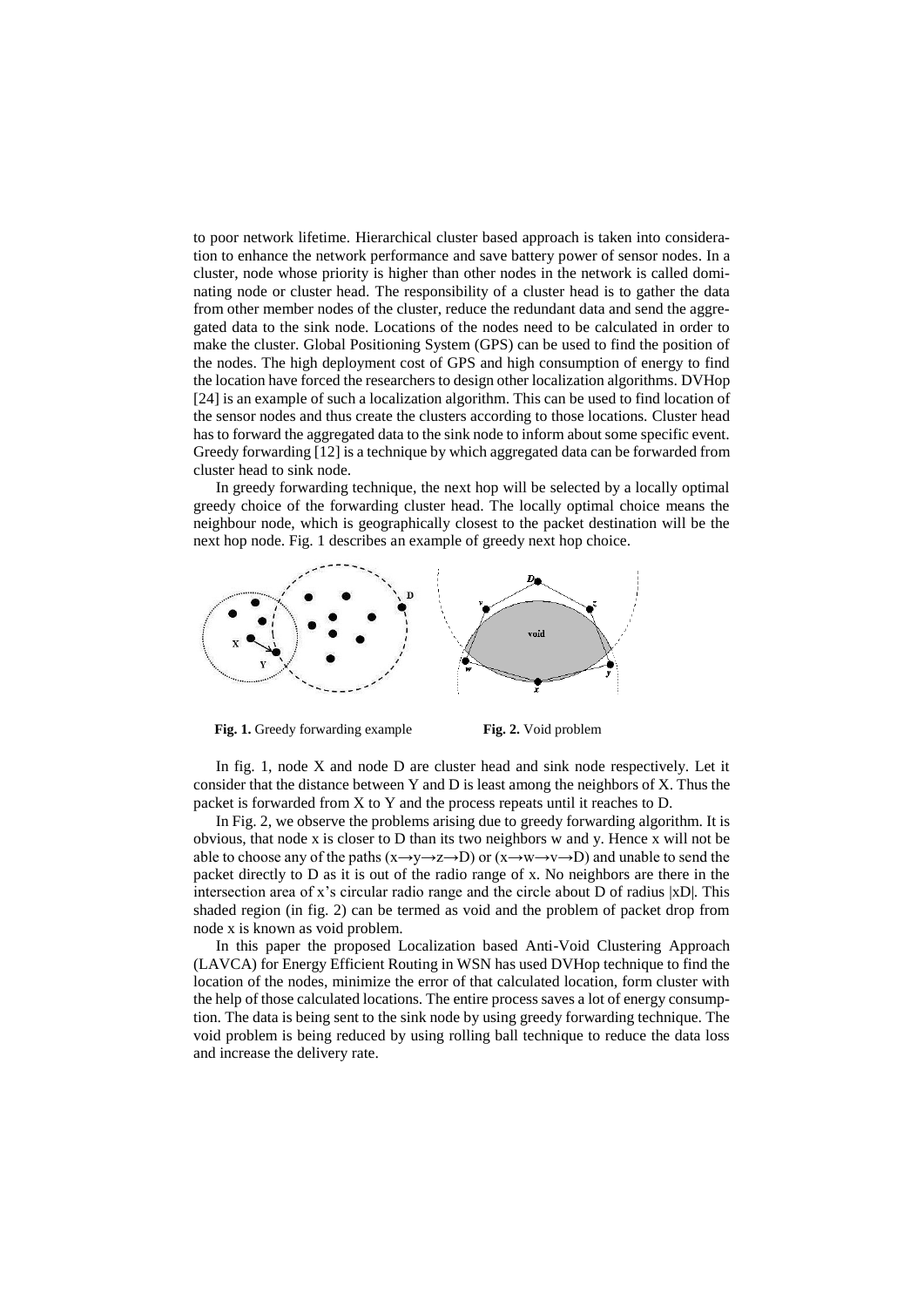The rest of the paper is organized as follows: Section 2 describes some of the related works, section 3 includes the proposed methodology, section 4 shows the simulation result, section 5 is the concluding part and references are included in section 6.

## **2 Related Work**

WSNs have been deployed in remote areas for many of the applications. In remote areas recharge of battery is almost impossible and thus energy saving is the major concern for the researchers in this field. The other issues related to WSN are— security [3,18], sensor localization [4], network lifetime [5], and sink mobility [7].

The grouping of nodes is very important to reduce data redundancy and thus to avoid wastage of energy. Hierarchical or cluster-based routing [8,10,14,15] are wellknown techniques to group the nodes into multiple clusters. Based on the nature of sensors constituting the network, hierarchical clustering may be homogenous or heterogeneous. The homogeneous network is consists of same type of sensor nodes. Some of routing protocols in this group are: LEACH [6], EECA [9] and HEED [23]. In heterogeneous network, two types of sensor nodes are there- sensor nodes with normal resource and sensor nodes with richer resource in terms of more battery power and memory. EEHC [13] and DEEC [21] are two examples of heterogeneous schemes. In general, cluster based routings seem to suffer from excessive computational overheads due to frequent cluster head updation. The locations of nodes are required to make the cluster. Global positioning system (GPS) is one of the options of localizing nodes. In WSN, a huge number of sensor nodes are normally deployed. Thus it is very expensive and increases consumption of energy to use GPS in each node of the network. Hence a localization algorithm with lower computational cost, limited power consumption and less hardware requirement is a challenging task for WSN [16]. Two types of localization algorithms have been proposed – range based and range free algorithms.

Range based algorithms [11] have used the distance estimation information for the purpose of localization. The accuracy of localization is higher in these algorithms. The deployment cost is increased for the use of additional hardware in order to measure the distance for large scale networks. However, the orientation information or distance between nodes is not required in range free algorithms. Many range free algorithms like Centroid, Amorphous, Approximate Point-In Triangle test, distance vector hop (DV-Hop) [24], have been designed for cost effectiveness and simplicity. The good coverage quality and feasibility makes DV-Hop most popular among other mentioned algorithms.

Once the locations of the nodes are calculated and clusters are being formed, the aggregated data should be sent to the sink node. Greedy forwarding (GF) algorithm [12] is one of the well known algorithms to send the data from cluster head to sink node. This algorithm states that the forwarding node will forward the packet via one hop neighbor [2]. The process will be repeated until the destination is reached. This technique does not incur additional overhead cost and is proven as efficient to reduce energy consumption. In this approach local minima or void problem [12] may arise. The void problem refers to the situation where one node will not be able to forward the data packet to the next hop as no other node exists that has shorter distance to destination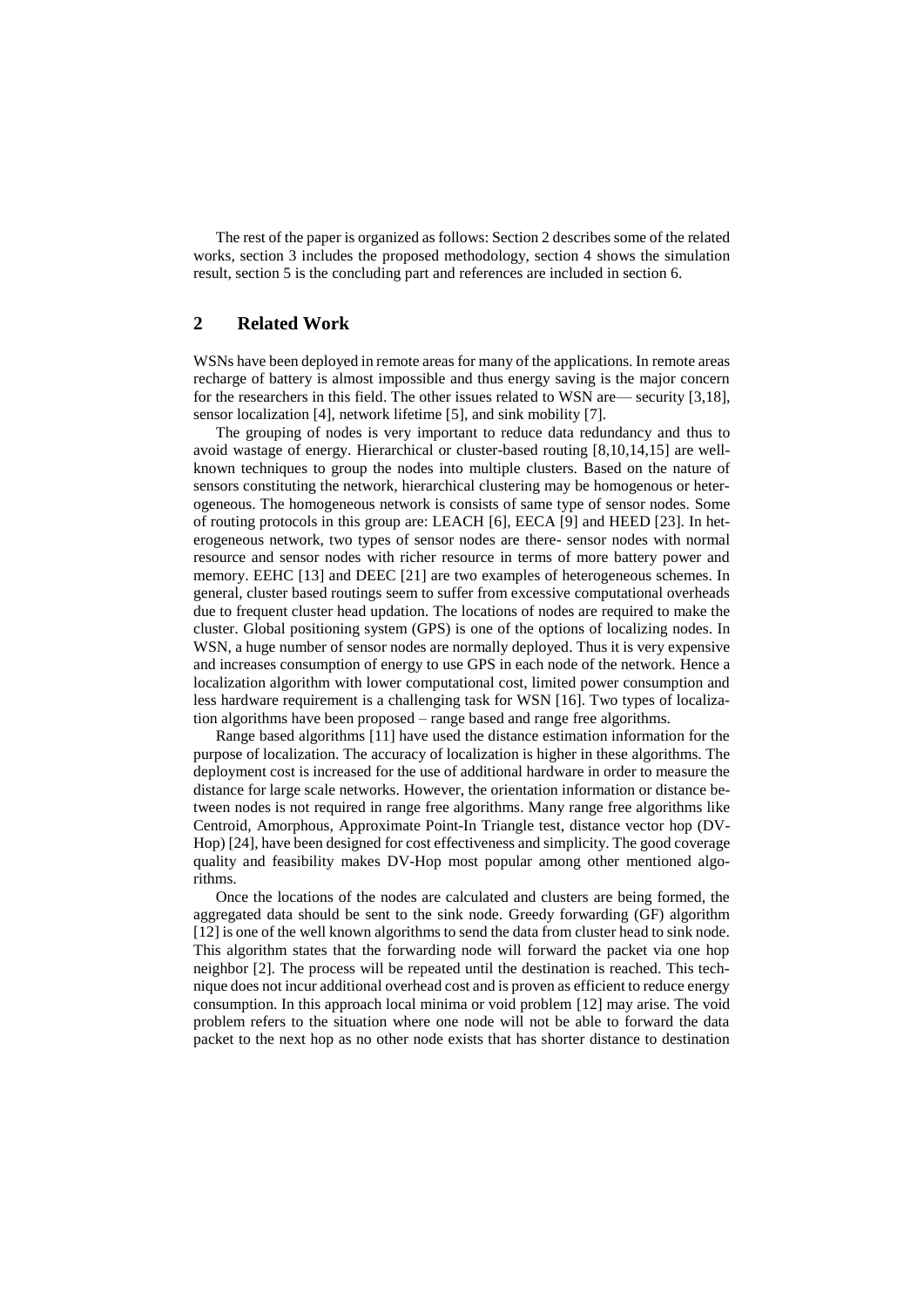node than itself. This problem may create black hole within the network and cause packet drops and huge amount of energy drainage.

Routing algorithms designed to resolve the void problem are categorized in two groups- non graph based scheme [17] and graph based scheme [19,22,12]. The authors of [20] introduces BOUNDHOLE algorithm to detect the holes and find an alternative route to the destination. This algorithm is used to separate the boundary of the holes and routes the packets according to greedy forwarding method [12]. The major problem of this algorithm is the false boundary detection, which increases the probability of falling into a loop. This may take a longer routing delay and wastage of great amount of energy causing degradation of the performance. The false boundary detection problem of BOUNDHOLE approach has been reduced by the author of Greedy anti-void routing (GAR) [12] protocol. It introduces a rolling ball method. The rolling ball is hinged at the node affected by the void problem and rotates anti-clock wise with R/2 radius. The node that is closer to the destination node and intersects with the rolling ball first, will be the next hop node. The process repeats until the data packet reaches to the destination node. GAR performs better than BOUNDHOLE, still due to the visit of unnecessary nodes, GAR causes higher energy consumption.

It is clear from the state of the art study that many algorithms have been designed to implement energy efficient routing protocol with the help of cluster based approach. In WSN, the dense deployment of sensor nodes increases data redundancy, which causes a great amount of energy wastage. Thus grouping of the nodes of a particular region into a cluster, send all the sensed data through the cluster head to the sink node is better option for energy efficiency. The positions of the nodes are required to know in order to make the cluster. Though, GPS can help to find the position, it is economically difficult to attach a GPS with all the sensor nodes. The GPS based positioning system is also infeasible in remote places with coverage problem. Thus some localization technique is required to know the positions of the sensor nodes. The novelty of this paper is, the location of the nodes have been calculated in order to make the cluster without using GPS, thus reducing the deployment as well as overhead cost. Instead of making cluster throughout the network, use of event based clustering helps to save from a great amount of energy wastage.

## **3 Proposed Work**

The proposed approach has used DVHop based localization technique [24] to know the positions of the sensor nodes, followed by creation of cluster with the help of those positions and choose the cluster head. Greedy forwarding method is used to forward the aggregated data to the sink node. Rolling ball technique is used to avoid Anti-void problem. The module wise description is given in the following sub sections.

#### **3.1 Location discovery of individual nodes**

The deployment of sensor nodes should be done in such a way that a fewer number of nodes will have the Global Positioning System (GPS) and the rest of the nodes do not have that system. The nodes enabled with GPS are aware of their location and are called anchor nodes. The nodes without a GPS system use DVHop [24] technique to find their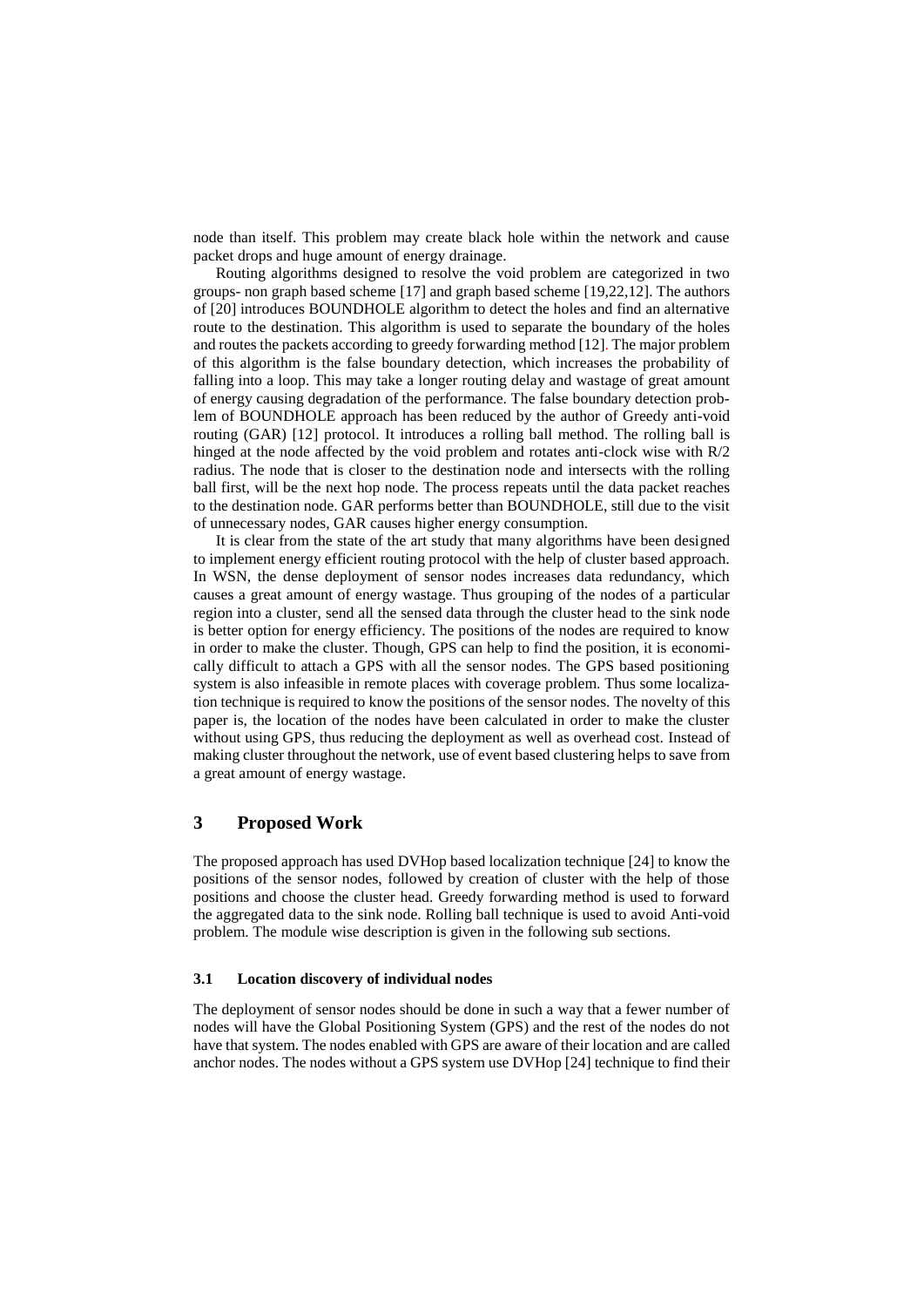location with the help of anchor nodes. It is economically difficult to attach GPS system in all the sensor nodes. The broadcasting of position information from all the nodes also leads to a great amount of energy depletion. Thus to minimize energy consumption during location discovery, the DVHop technique is used for most of the nodes. The proposed logic involves three steps to calculate the location of a node.

In the first step, as in DVHop location information of hop count and anchor nodes are broadcasted by the beacon packets. Each node maintains a table  $(x_i, y_i, hop_i)$  for every anchor node located in the position  $(x_i, y_i)$  and the minimum number of hops from that i<sup>th</sup> anchor node is hop<sub>i</sub>. In case of multiple received packets, the least hop count value to a particular anchor node will be settled as the hop count value of the table. This mechanism helps to all the nodes in the network to obtain minimum hop count value from every anchor node.

In the second step, average size for one hop  $(E_{HopSize_1})$  is calculated for an anchor node, with respect to other anchor nodes as in equation (1).

$$
E_{\text{HopSize}_i} = \left(\sum_{i \neq j} \sqrt{(x_i - x_j)^2 + (y_i - y_j)^2}\right) / \left(\sum_{i \neq j} h_{\min_{ij}}\right)
$$
 (1)

Where,  $(x_i, y_i)$  and  $(x_i, y_i)$  are the coordinates of anchor node i and j,  $h_{ii}$  is the minimum number of hops between nodes i and j. Once hop size is calculated, anchor nodes broadcast its hop size in the network by the use of flooding. The unknown node 'u' (the location information of which is unknown) saves the first arrived message (hop-size) after receiving the hop-size information and then transmits to neighbors. In this way, most nodes receive hop size of the nearest anchor node. The distance (distua) between an unknown node 'u' and anchor node 'a' is calculated as in equation (2).

$$
dist_{ua} = E_{HopSize_i} \times hop_{ua}
$$
 (2)

Where, HopSize<sub>i</sub> is the hop size between the unknown node 'u' and its nearest anchor node i, hop<sub>ua</sub> is the minimum number of hops between anchor node 'a' and unknown node 'u'.

In the final step, polygon method is used to estimate the location of unknown nodes. Let us assume that,  $(x,y)$  is the location of unknown node u,  $(x_i,y_i)$  is the location of i<sup>th</sup> anchor node, and  $d_i$  is the distance between the unknown node u and anchor node i. Therefore, distance of unknown node u from n number of anchor nodes is given by equation (3).

$$
\begin{cases}\n(x - x_1)^2 + (y - y_1)^2 = d_1^2 \\
(x - x_2)^2 + (y - y_2)^2 = d_2^2\n\end{cases}
$$
\n(3)

 $\overline{\mathcal{L}}$  $(x - x_n)^2 + (y - y_n)^2 = d_n^2$ 

Subtraction of first equation from the last will generate the following equation-  $\{(x - x_1)^2 - (x - x_n)^2\} - \{(y - y_1)^2 - (y - y_n)^2\} = d_1^2 - d_n^2$ (4) Equation 4 can be simplified as follows-

$$
2x(x_1 - x_n) + 2y(y_1 - y_n) = x_1^2 + y_1^2 - x_n^2 - y_n^2 + d_n^2 - d_1^2
$$
 (5)  
Equation 5 can be represented in matrix form as in equation 6.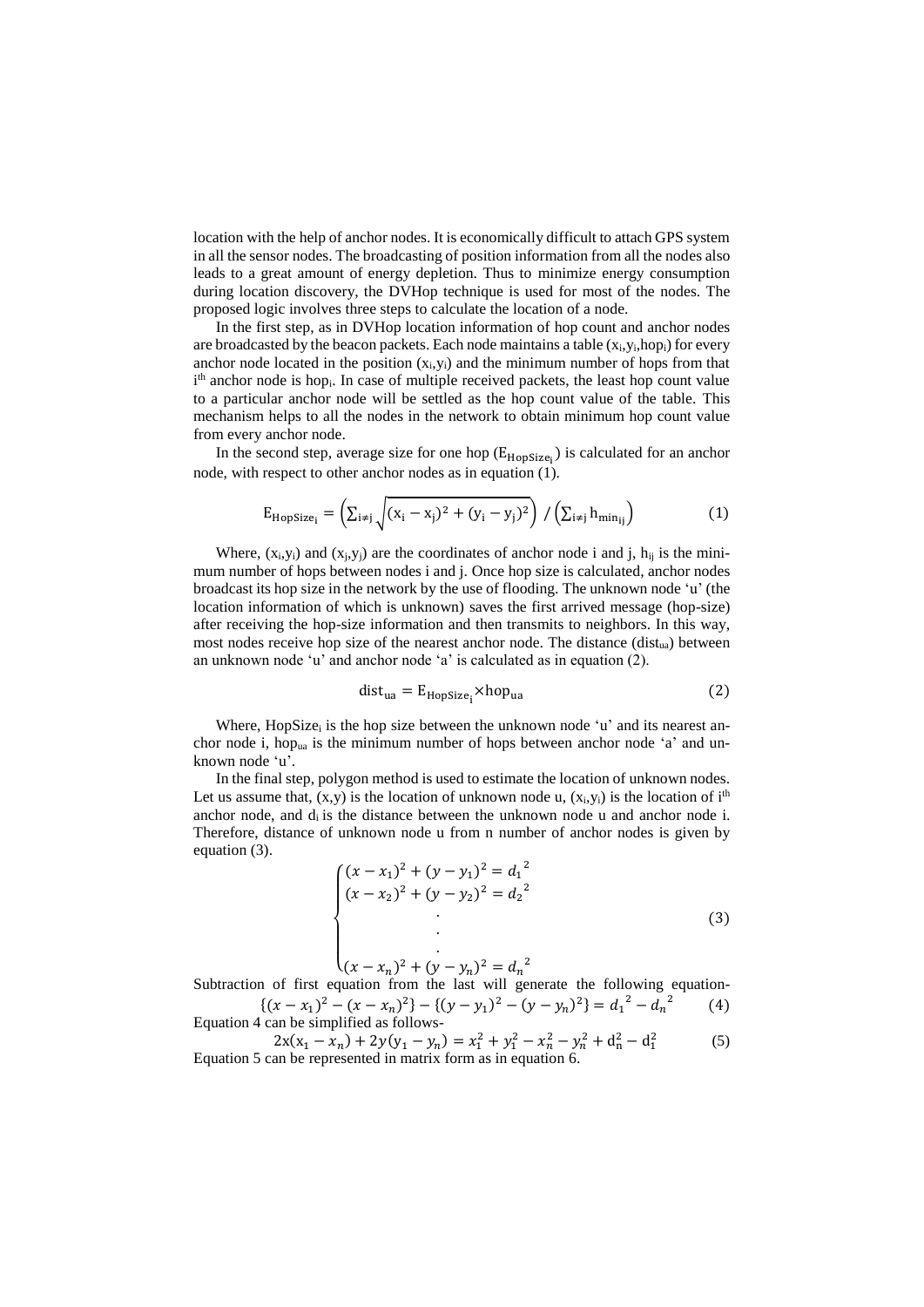$$
AX = B \tag{6}
$$

Where, A,X and B are given as:

$$
A = \begin{bmatrix} 2(x_1 - x_n) & 2(y_1 - y_n) \\ 2(x_2 - x_n) & 2(y_2 - y_n) \\ \vdots & \vdots \\ 2(x_{n-1} - x_n) & 2(y_{n-1} - y_n) \end{bmatrix} B = \begin{bmatrix} x_1^2 + y_1^2 - x_n^2 - y_n^2 + d_n^2 - d_1^2 \\ x_2^2 + y_2^2 - x_n^2 - y_n^2 + d_n^2 - d_1^2 \\ x_{n-1}^2 + y_{n-1}^2 - x_n^2 - y_n^2 + d_n^2 - d_{n-1}^2 \end{bmatrix}
$$

and,  $X = \begin{bmatrix} x \\ y \end{bmatrix}$  $\int y$ 

Thus, Location of unknown node u can be calculated by using the least square method as in equation 7.

$$
X = (A'A)^{-1}A'B
$$
 (7)

where, A' represents the transpose of matrix A.

#### **3.2 Cluster formation and cluster head selection**

All the nodes calculate their locations by the technique discussed in the previous section. The locations are used to form the cluster and select the cluster head. In this protocol, the nodes will not be involved in cluster formation process in order to save energy. Only the nodes involved in sensing an event are used to form the cluster. These nodes are known as active nodes. All the active nodes send their location to other active nodes. Let the locations of the active nodes are  $(x_i, y_i)$ , where  $i=1,2,...,n$ . The location of the centroid  $(x_c, y_c)$  of these active nodes can be calculated as—

$$
X_c = \frac{\sum_{i=1}^{n} x_i}{n} \tag{8}
$$

$$
y_c = \frac{\sum_{i=1}^{n} y_i}{n}
$$
 (9)

The cluster is formed as a circle, the radius of which is the distance between the centroid  $(x_c,y_c)$  and the farthest active node as this circle includes all the active nodes. The cluster head should the node, the location of which is nearer to the centroid and the remaining energy is higher than other members of the cluster. In this regard every member node calculates their competition bid value (CV) to compete as a candidate for cluster head selection process as in equation (9).

$$
CV = k \times \frac{E_{Ri}}{d_{ci}} , \quad \forall i = 1, 2, ..., n
$$
 (10)

Where, n number of member nodes are there in the cluster,  $E_{\text{Ri}}$  is the remaining energy of the i<sup>th</sup> node and  $d_{ci}$  is the distance of node i from the centroid. Each node sends their CV value to other member nodes of the cluster. The node with highest CV value declares itself as a cluster head.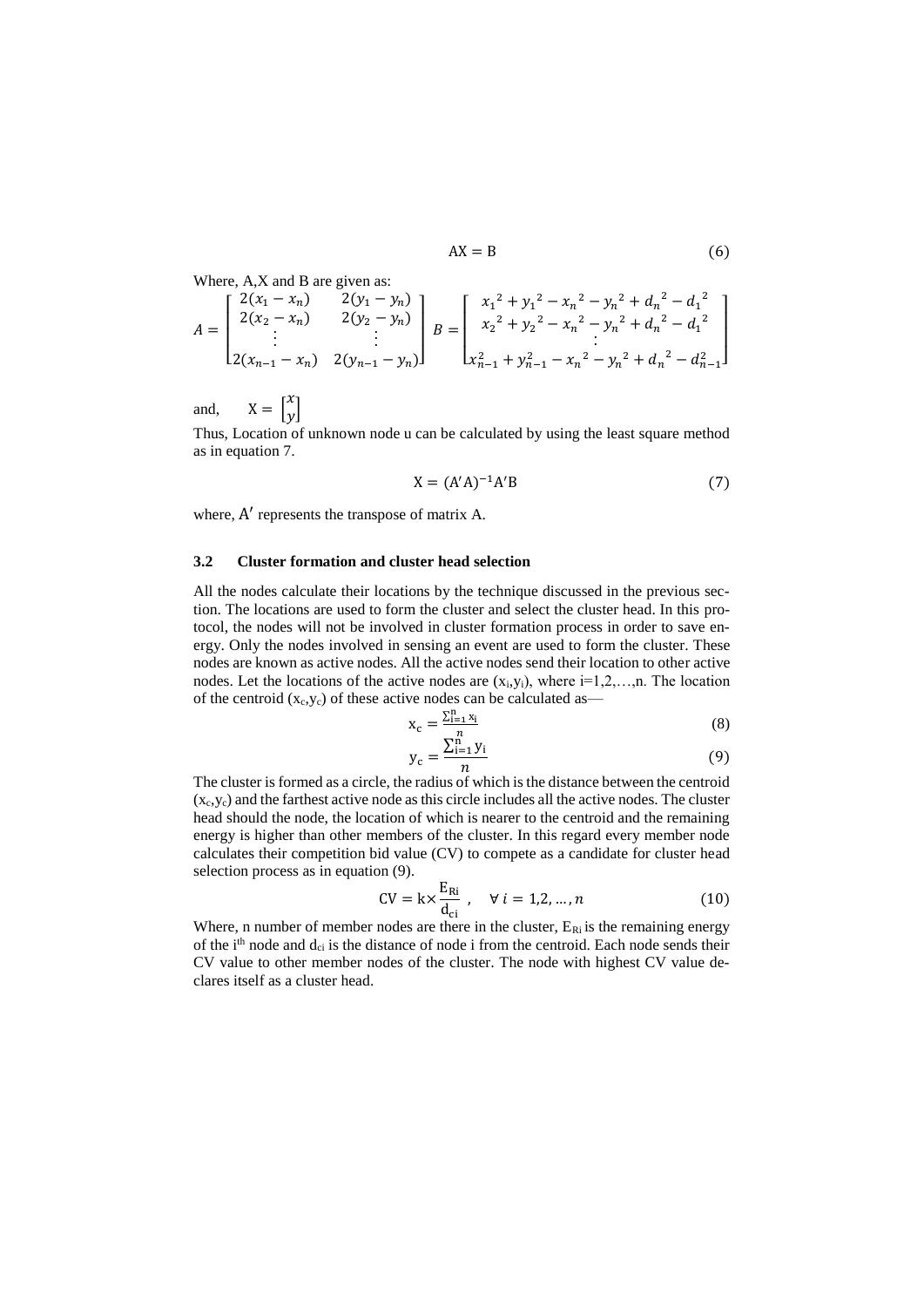#### **3.3 Greedy forwarding of aggregated data to the sink node**

Here we are trying to forward the aggregated data to the sink node, reducing the void problem in an energy efficient way. This is achieved by using greedy forwarding technique. In this forwarding technique the network is represented by a set of sensor nodes  $N = \{N_i \mid \forall i\}$ . The locations pertaining to nodes of set N can be represented by the set  $P = {P_{Ni} | P_{Ni} = (x_{Ni}, y_{Ni}), \forall i}.$  D = {D(P<sub>Ni</sub>,R) |  $\forall i$ } is the set of closed disks defining the transmission ranges of N, where D ( $P_{Ni}R$ ) = {x | ||x- $P_{Ni}$ ||≤R,  $\forall$  x  $\in$  R<sup>2</sup>}. The center of the closed disk is  $P_{Ni}$  and R represents the radius of the transmission range for each node Ni. Hence the network model can be represented by a unit disk graph (UDG) as G(P,E), where the edge set  $E=[E_{ij} | E_{ij}=(P_{Ni},P_{Ni})$ ,  $P_{Ni} \in D(P_{Ni},R)$ ,  $\forall i \neq j$ . The neighbor table for each  $N_i$  is defined as--

## $T_{Ni} = \{[ID_{Nk}, P_{Nk}] \mid P_{Nk} \in D(P_{Ni}, R), \forall k \neq i\}$

where,  $ID_{Nk}$  is the designated identification number for the node  $N_k$ . In greedy forwarding algorithm it is assumed that the source node  $N<sub>S</sub>$  is aware of the location of the destination node  $N_D$ . The next hop is selected to forward the data packet from  $T_{NS}$ . Two conditions have to be satisfied for the next hop selection as- 1) which has the shortest distance from the destination node  $N_D$  among the nodes in  $T_{NS}$ , and 2) is located closer to  $N_D$ , compared to the distance from  $N_S$  and  $N_D$ . The process continued until the destination is reached. In this technique void problem may arise when a forwarding node will not have any suitable neighbor to forward the data packet. Then all the incoming packets will be dropped at that node.



**Fig. 3.** Construction of routing path with resolving void problem

The proposed LAVCA protocol is designed in such a way that void problem can be resolved. The rolling ball concept is used to perform the task. The technique is depicted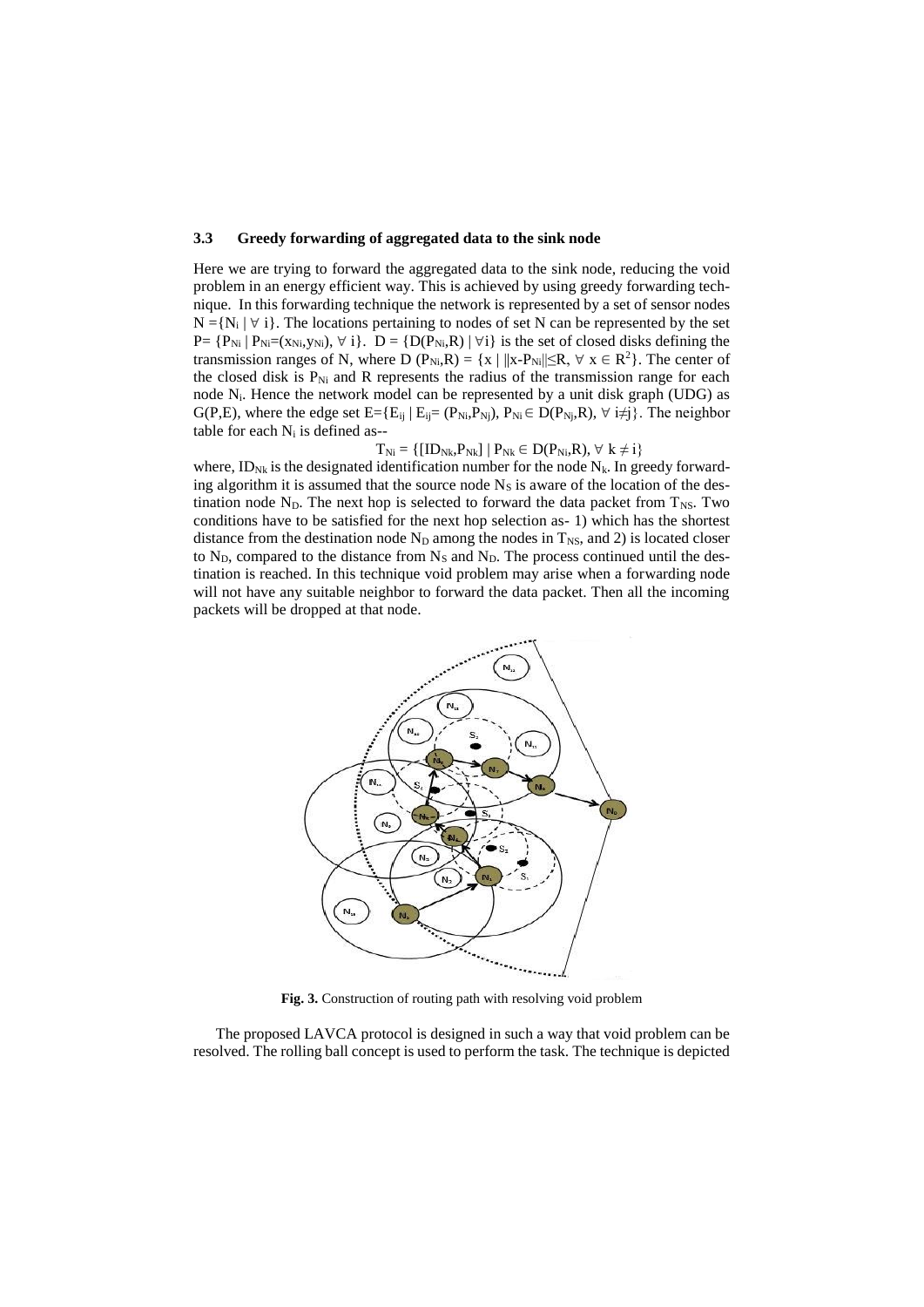in fig. 3, where, the source node  $N_S$  wants to send the packet to destination node  $N_D$ .  $N<sub>S</sub>$  chooses the next hop node to  $N<sub>1</sub>$  as per greedy forwarding algorithm. The void problem occurs at node  $N_1$ . To solve the problem a circle is formed, the center point of which is  $S_1$  and the radius is  $R/2$  where the transmission range is R. The circle is hinged at  $N_1$  and starts anti clockwise rolling until a node has been encountered by the boundary of the circle ( $N_4$  in the example of fig. 3). Thus the data packet is moved from  $N_1$ to  $N_4$ , where a new circle will be formed of equal size, which is centered at  $s_2$  and hinged at node  $N_4$ . The counterclockwise rolling procedure finds node  $N_5$  as next hop node. The process repeats until the node  $N_7$  is reached, which is considered to have a smaller distance to the destination node  $N_D$  than that of  $N_I$  to  $N_D$ . At node  $N_7$ , the conventional greedy forwarding scheme is resumed. Thus the resulting path becomes  $N<sub>S</sub>$ ,  $N_1$ ,  $N_4$ ,  $N_5$ ,  $N_6$ ,  $N_7$ ,  $N_8$ , and  $N_D$ . The algorithm of this forwarding technique is as follows—

#### **Function forward\_to\_ SinkNode**

#### Begin

- 1. Read the location of  $N<sub>S</sub>$  and  $N<sub>D</sub>$ .
- 2.  $N<sub>S</sub>$  initiates transmission using greedy forwarding algorithm.
- 3. If  $d(N_i, N_D) < d(N_i, N_D)$  then execute step 3.
- 4. Set  $N_j$  as the next hop.<br>5. If node is in void locat
- If node is in void location then
- 6. Call the function Rolling\_Ball
- 7. Else
- 8. Perform the greedy forwarding algorithm
- 9. End If
- 10. End If

End

### **Function Rolling\_Ball**

Begin

- 1. Read location of Nlocal and radius R.
- 2. If  $d(N_{local}, N_D) < (N_i, N_D)$  then
- 3. Assign a rolling ball  $RB_{Ni}$  (S<sub>i</sub>,R/2) at the center of N<sub>local</sub>
- 4. Rotate the ball in anti-clock wise direction
- 5. If a ball hits any node then
- 6. The node is assigned as the new hop  $N_i$
- 7.  $N_{local}$  will pass the packet to  $N_i$
- 8. End If
- 9. Else
- 10. Route the packets using greedy forwarding algorithm

11. End If

End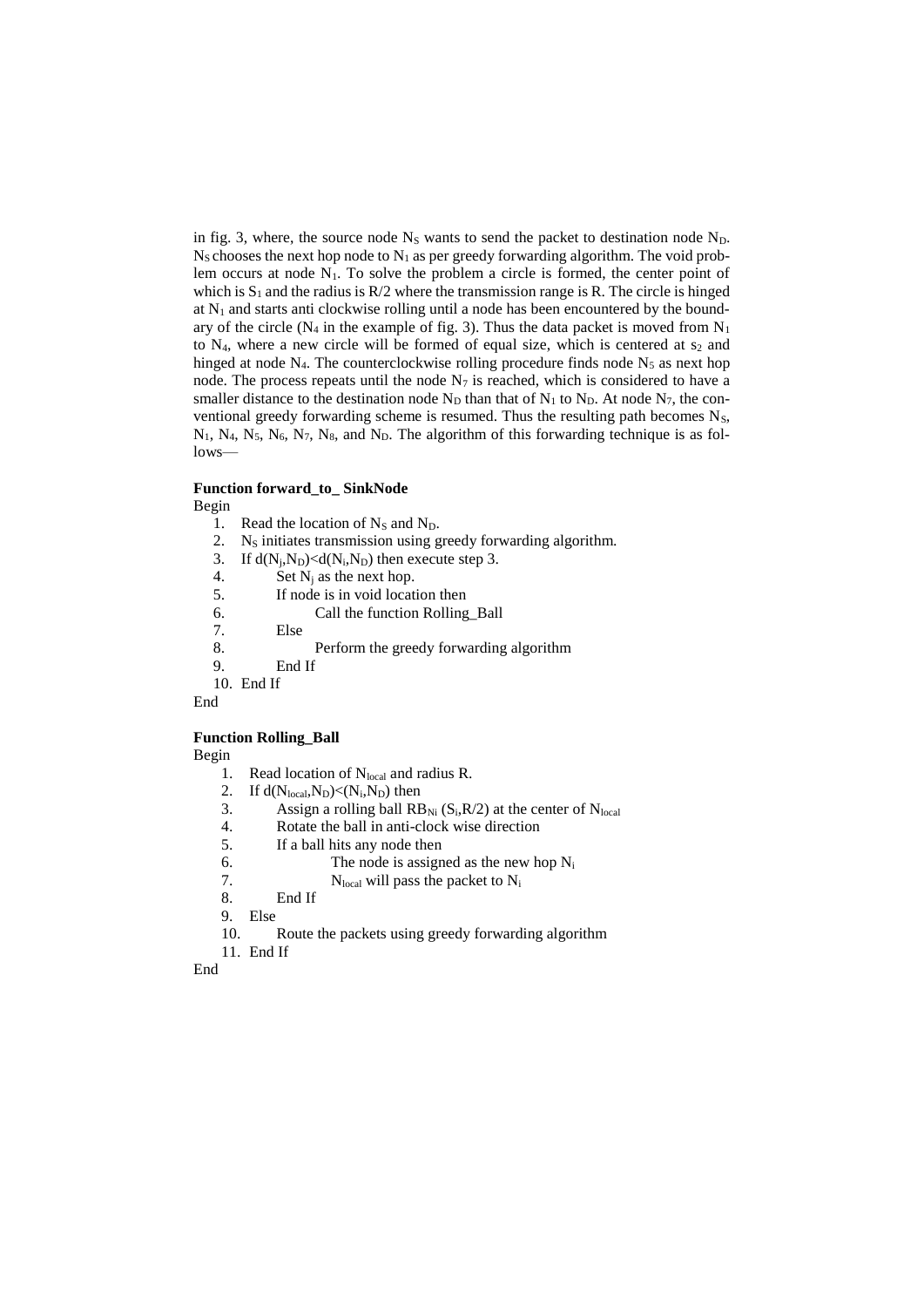## **4 Simulation Result**

The performance of LAVCA protocol is simulated by the tool NS2. The performance of LAVCA is compared with CASER [1], EEHC [13] and DEEC [21]. The simulation parameters are mentioned in Table 1.

| <b>rable 1.</b> List of parameters |                    |
|------------------------------------|--------------------|
| <b>Parameters</b>                  | <b>Description</b> |
| Network size                       | 100 nodes          |
| Initial energy                     | 50J per node       |
| <b>Sensor Node</b>                 | Imote <sub>2</sub> |
| Radio Frequency                    | 13 MHz             |
| Number of rounds                   | At least 20        |

**Table 1.** List of parameters

The process of data collection from member nodes of a cluster by the cluster head, aggregate and encrypt that and forward that to the sink node is known as a round. The nodes with energy value which is below a threshold value, is known as dead node. The number of dead nodes is obtained after completion of each round. Fig. 4 traces the rate of increase in the number of dead nodes for six rounds. The existing routing logics CASER, EEHC, and DEEC are also simulated to obtain the number of dead nodes. CASER uses a grid based routing protocol where the next adjacent grid will be selected based on probability value. This probability value is calculated based on average residual energy of the grid. DEEC uses a probability value based on the ratio of residual energy of a node to that of the total network for selection of a node as cluster head. It also predicts that equal amount of energy will be lost at each round. The algorithm EEHC has also considered the residual energy of each node as the only parameter for selecting the cluster head. Proposed protocol LAVCA makes the cluster in circle form and chooses the cluster head nearer by the centroid position of that cluster. Additionally the remaining energies of the member nodes, which are nearby to centroid position are also considered. Thus the selected cluster head will be having more residual energy and also located in a well-connected position. LAVCA finds the location of the node by DVHop method instead of get it from GPS system. Thus it decreases the depletion of energy at the time of cluster formation. Hence the graph of fig. 4 shows better result in case of LAVCA, as more nodes die in CASER, EEHC, and DEEC over the same number of rounds.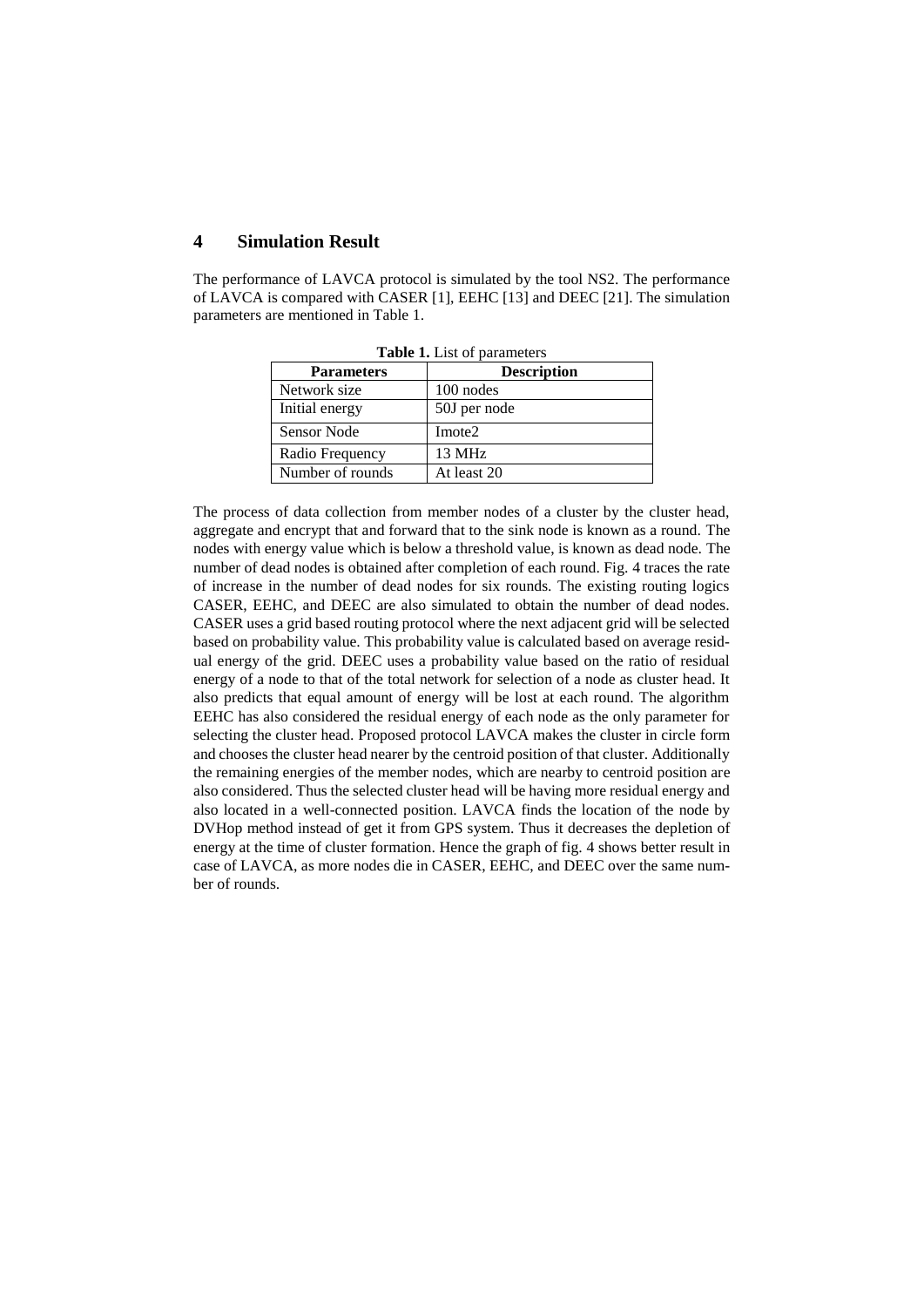

**Fig. 4.** Number of dead nodes vs. number of rounds

The number of packets successfully delivered to the base station is known as throughput. As the load increases with time, the throughput is also increasing. The network will be congested after a certain amount of time, which leads to decrease the throughput. Fig. 5 shows that LAVCA is controlling the congestion more efficiently and the decrease in throughput is less than the algorithms CASER, EEHC, and DEEC.



**Fig. 5.** Throughput vs. Load



**Fig. 6.** Density vs. Delivery rate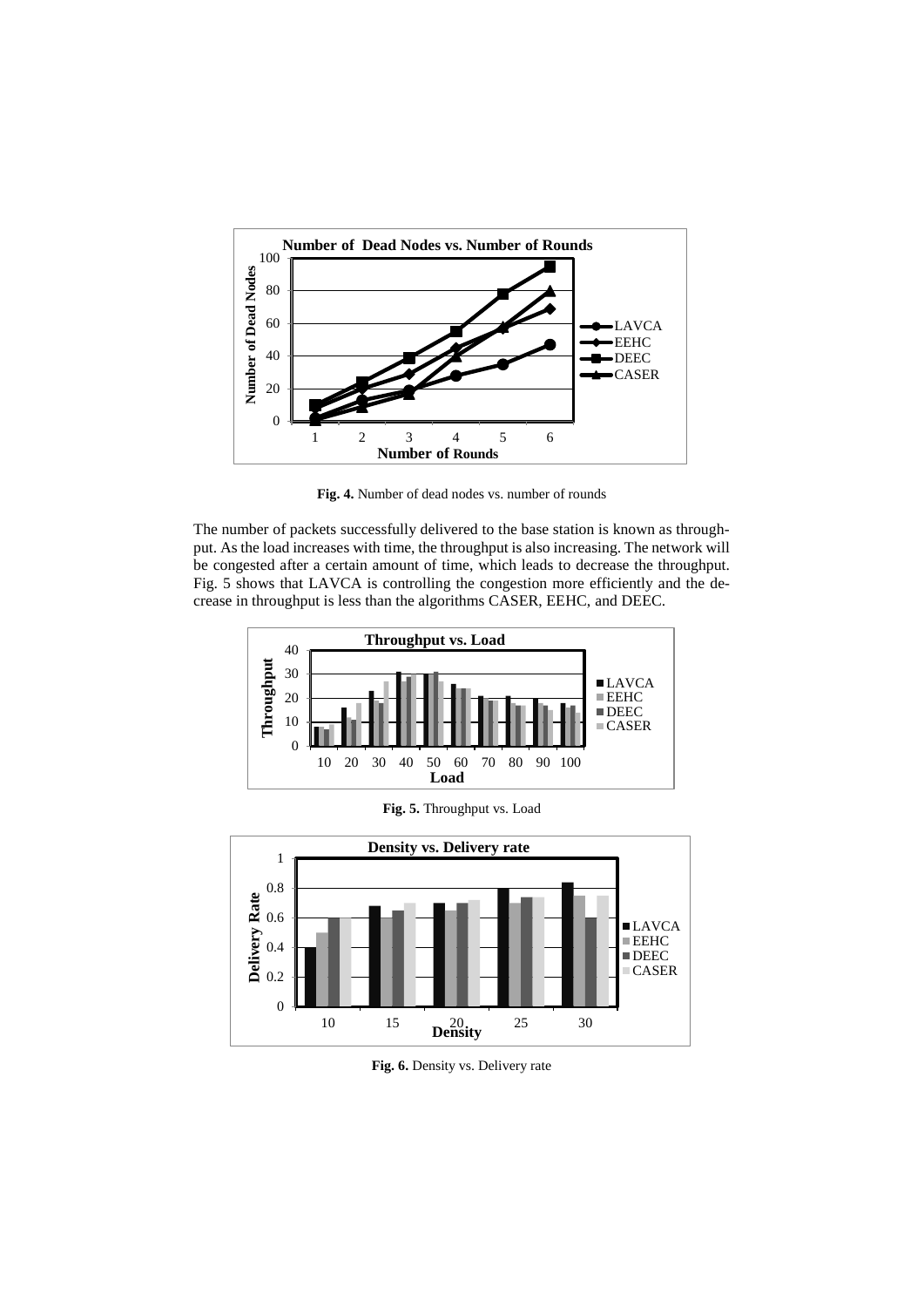LAVCA also works better in a dense network. Initially it takes a little bit of more time for a dense network to create different clusters and to select the cluster heads. Once all the clusters are formed LAVCA gives better delivery rate than CASER, EEHC and DEEC as shown in fig. 6.

## **5 Conclusion**

In this paper, the proposed protocol LAVCA has used DVHop technique to find the location of the nodes instead of using GPS. This approach reduces both the deployment cost and energy consumption to find the location of the nodes after deployment. In LAVCA, event based cluster formation reduces data redundancy and improves the performance in terms of energy efficiency. Greedy forwarding technique is used to forward the aggregated data from cluster head to sink node. Void problem is minimized by using rolling ball technique to increase the delivery rate. The simulation results show that LAVCA performs better in terms of number of dead nodes, throughput and delivery rate with compare to CASER, EEHC and DEEC.

## **6 References**

- 1. Di Tang, Tongtong Li, Jian Ren and Jie Wu, "Cost-Aware SEcure Routing (CASER) Protocol Design for Wireless Sensor Networks", IEEE Transactions on parallel and distributed systems, vol. 26, no. 4, pp. 960-973, 2015.
- 2. S. Lai and B. Ravindran, "Least-latency routing over time-depen-dent wireless sensor networks", IEEE Trans. Comput., vol. 62, no. 5, pp. 969–983, 2013.
- 3. W. Liu, H. Nishiyama, N. Ansari, J. Yang, and N. Kato, "Cluster-based certificate revocation with vindication capability for mobile ad hoc networks", IEEE Trans. Parallel Distrib. Syst., vol. 24, no. 2, pp. 239–249, 2013.
- 4. W. Zhang, Q. Yin, H. Chen, F. Gao, and N. Ansari, "Distributed angle estimation for localization in wireless sensor networks", IEEE Trans. Wireless Commun., vol. 12, no. 2, pp. 527– 537, 2013.
- 5. A. Abdulla, H. Nishiyama, J. Yang, N. Ansari, and N. Kato, "HYMN: A novel hybrid multihop routing algorithm to improve the longevity of WSNs", IEEE Trans. Wireless Commun., vol. 11, no. 7, pp. 2531–2541, 2012.
- 6. Geetha. V.a, Pranesh.V. Kallapurb, Sushma Tellajeerac, "Clustering in Wireless Sensor Networks: Performance Comparison of LEACH & LEACH-C Protocols Using NS2", proceedings of 2nd International Conference on Computer Communication, Control and Information Technology (C3IT-2012), Elsevier, vol. 4, pp. 163–170, 2012.
- 7. H. Nakayama, Z. Fadlullah, N. Ansari, and N. Kato, "A novel scheme for WSAN sink mobility based on clustering and set packing techniques", IEEE Trans. Autom. Control, vol. 56, no. 10, pp. 2381–2389, 2011.
- 8. T. Venu Madhav and N. V. S. N. Sarma, 'Maximizing Network Lifetime through Varying Transmission Radii with Energy Efficient Cluster Routing Algorithm in Wireless Sensor Networks', proceedings of International Conference on Network Communication and Computer (ICNCC 2011), pp. 576-580, 2011.